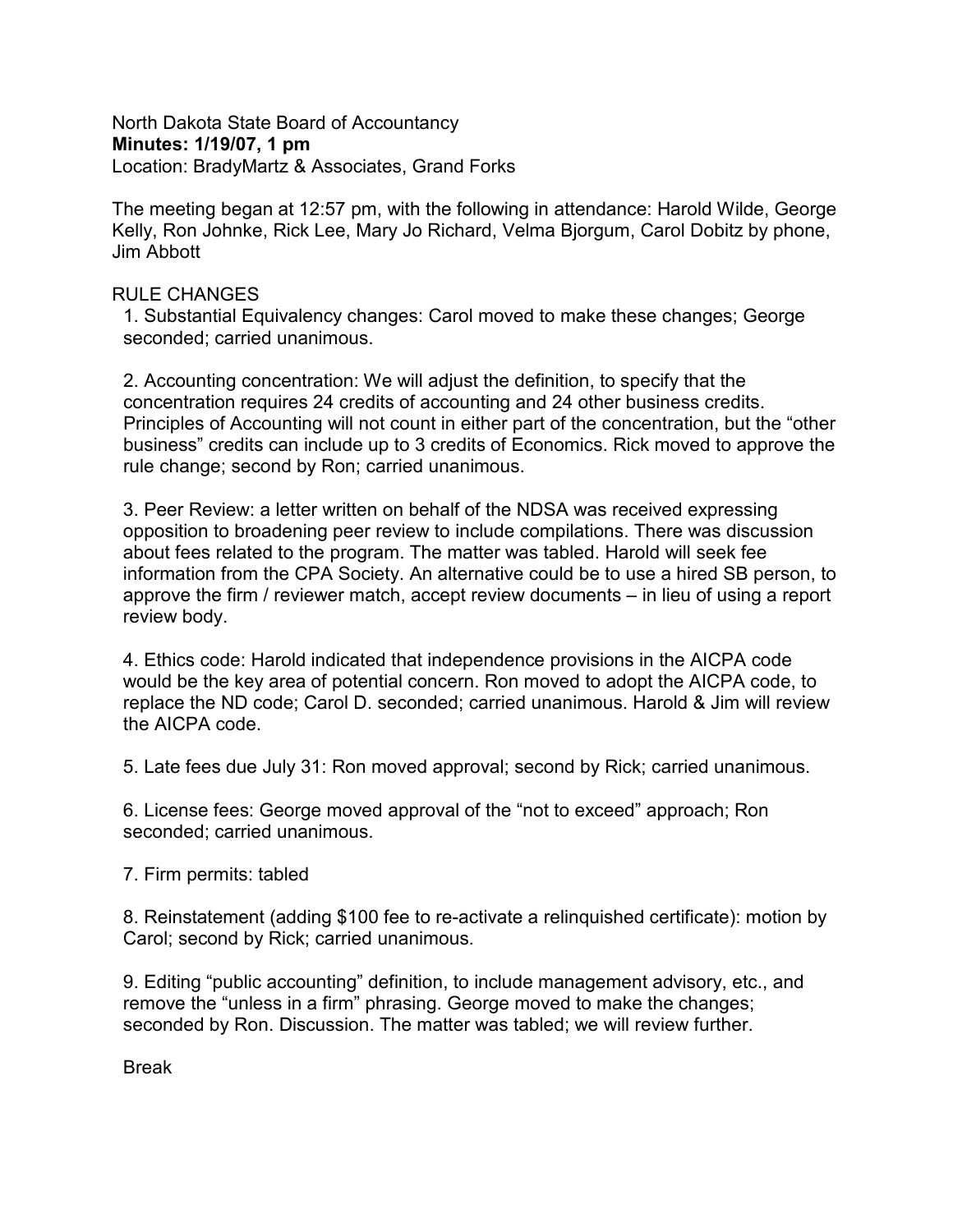10. Application life: we will pass on changing the current one year lifespan.

11. Board stipend: Carol moved approval of board fee changes; second by Ron; carried unanimous.

12. Confidential communications: Rick moved approval; second by Carol; carried unanimous.

13. Reciprocity: no change will be proposed.

14. Temporary practice: we will table this item for now

Velma left the meeting.

MINUTES APPROVAL

Carol D. moved approval; second by Rick; carried unanimous.

Dick Brammell (connected by phone) reported to the Board on the practice review program.

No remedial action is being suggested at this point, but there are two outstanding firms.

With Mary Jo absent, the group addressed a special review that had been performed on a practice unit. The practitioner did not report that he had been performing a review engagement (therefore required to have a peer review). Dick had suggested resigning from the engagement. The practitioner did not plead ignorance of the requirements, but inferred he would probably resign from the engagement. Harold will prepare a letter – requiring 24 onsite CPE credits in A&A, professional standards, and ethics, also requiring the addition of a GAAP guide or current text to his library, and resigning from the review engagement; the practice is to be reviewed, onsite, in a year. (Dick left the meeting).

## FINANCIAL REPORT

(Mary Jo returned to the meeting).

Jim handed out Dec. 31 financials. Jim will check re. the sick / vacation payable item on the balance sheet, and correct title if necessary. Carol moved approval of the disbursements presented (checks 11532 – 11818); George seconded; carried unanimous.

There was no objection to allowing both formats of the AICPA ethics exam (text or CD-ROM) for certification.

## STAFF AGREEMENT

Ron moved to renew the staffing agreement for 5 years; Rick seconded; carried unanimous.

CPE AUDIT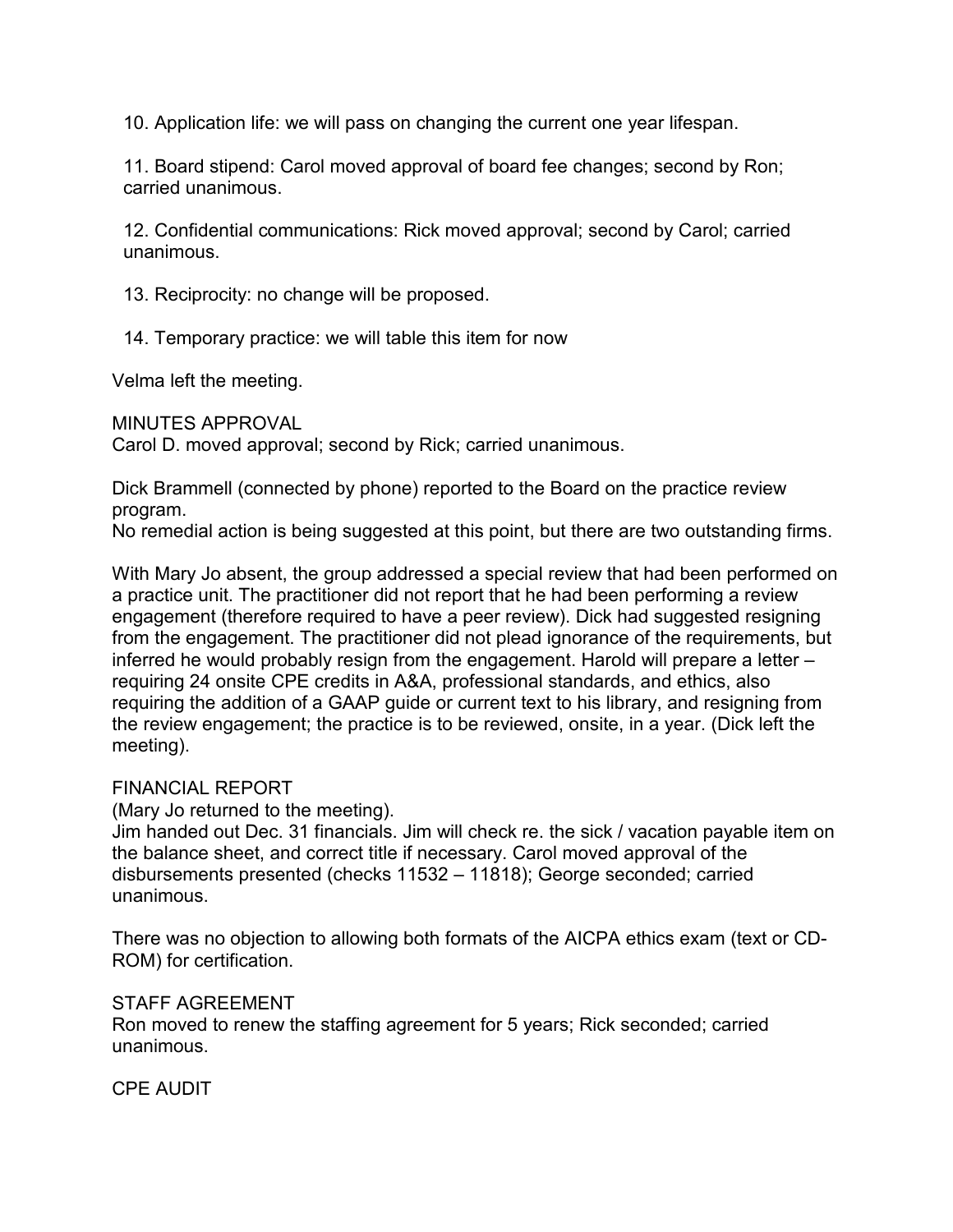An audit of claimed CPE had been carried out, with no problems found. We will audit 5 or 10 licensees per year from the two groups (those claiming CPE and those claiming the out-state reporting exemption), and eliminate the committee review process. Mary Jo left the meeting.

COMPLAINTS We will close the 2006-9 case.

An AICPA disciplinary action was reviewed; no further action will be taken. Jim will check with AICPA in 3 months, on the status of compliance (prior to next meeting).

NEXT MEETING Friday, May 11<sup>th</sup>; 1 pm at the Grand Forks office of BradyMartz & Assoc; lunch at 12:30.

Re. Manitoba CA graduation event (Sat. Feb. 3), Harold and Jim will visit about attendance.

RSM McGladrey & Pullen: if the firm is not using an RSM permit here, we will take no action.

Adjourned at 4:35 pm.

Secretary Date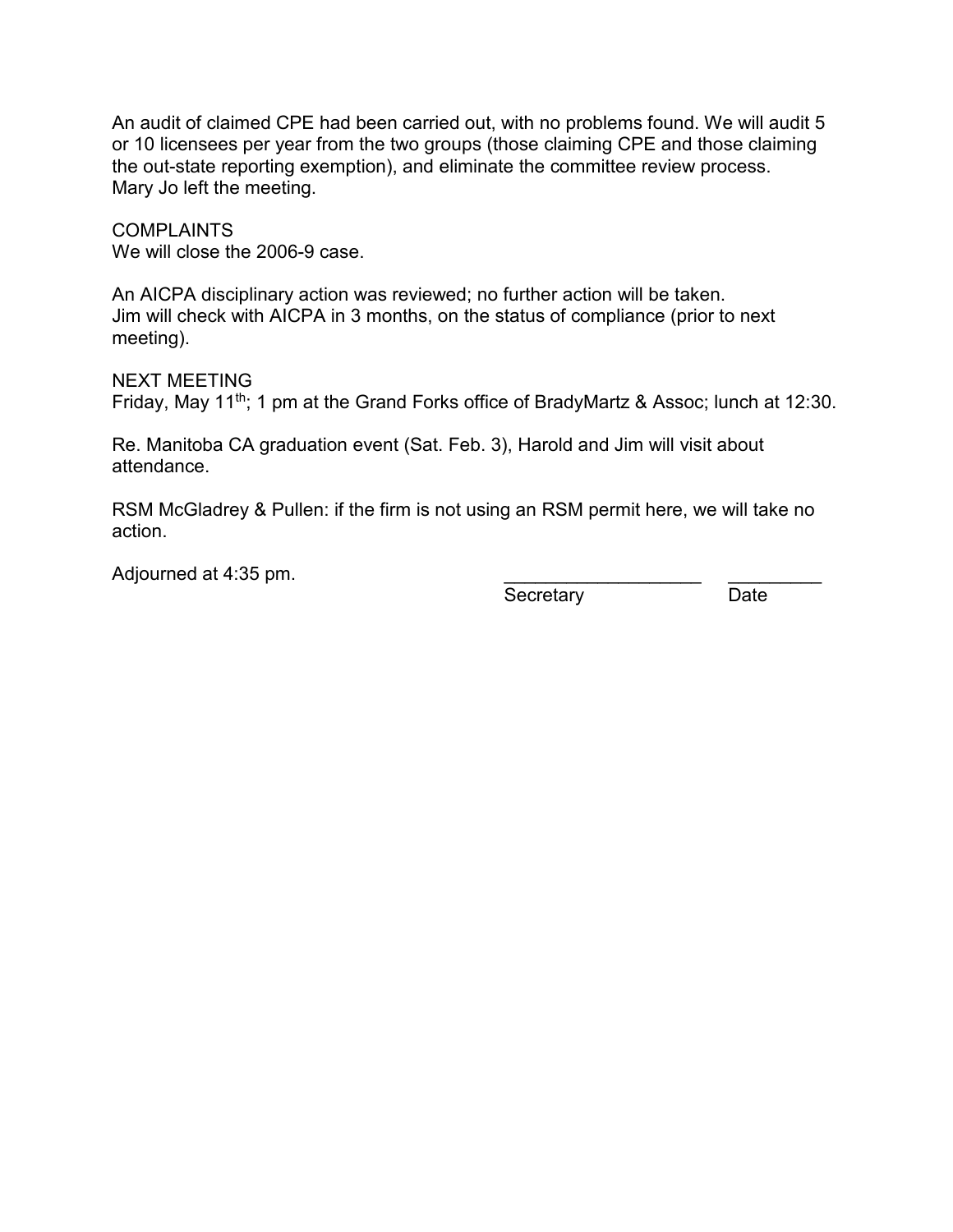North Dakota State Board of Accountancy **Meeting Notes: 5/11/07** 11:00 am

The meeting began at 1:00. Present: Harold Wilde, Rick Lee, Ron Johnke, George Kelly, Carol Dobitz, Velma Bjorgum, Nikki Schmaltz, Mary Jo Richard, Jim Abbott.

Harold welcomed Nikki Schmaltz, who is a new board member.

**Minutes (1/19/07):** Approved on motion by Carol D.; second by Rick L.; carried unanimous.

### **Financials (3/31/07)**

Approval of disbursements (checks 11819 to 11926, dated 1/1/07 to 3/31/07) – Carol motion; second by George. Carried unanimous.

**2007-8 Budget.** Approved on motion by Carol D.; second by Ron; carried unanimous Jim will request that an elevator directions sign be installed at the office, if not already there.

Rick and Ron will be the Board's representatives for the annual joint Society / Board meeting. The meeting will be held June 6 at 7 am. There was no objection to the team having decision-making authority.

#### **Rule changes**

Mary Jo reviewed an alternative pricing approach for Society peer review administration fees. It was mentioned that perhaps the late fees should be higher, and perhaps the board should be notified of firms that are slow to cooperate.

Carol D. moved to adopt peer review for all licensees [compilations also]; second by Ron J. There was concern about charging a higher fee for those who cannot be a member, or choose not to be a member. Also mentioned was the idea of the NDSA assisting the CPA society with the peer review fees for their members. Motion carried, with George voting against.

Carol moved to change the firm permit fee to \$10 for all firms; second by Rick; carried.

The substantial equivalency law changes are agreeable, but will be left for 2008 action, prior to the Legislative Session. Break.

Adding "for a resident" in Rule 3-02-02-02 was agreeable.

Educational concentration: A Money and Banking class is to be counted only as an ECON course, even if it carries another rubric. Any classes with an ECON rubric are allowable.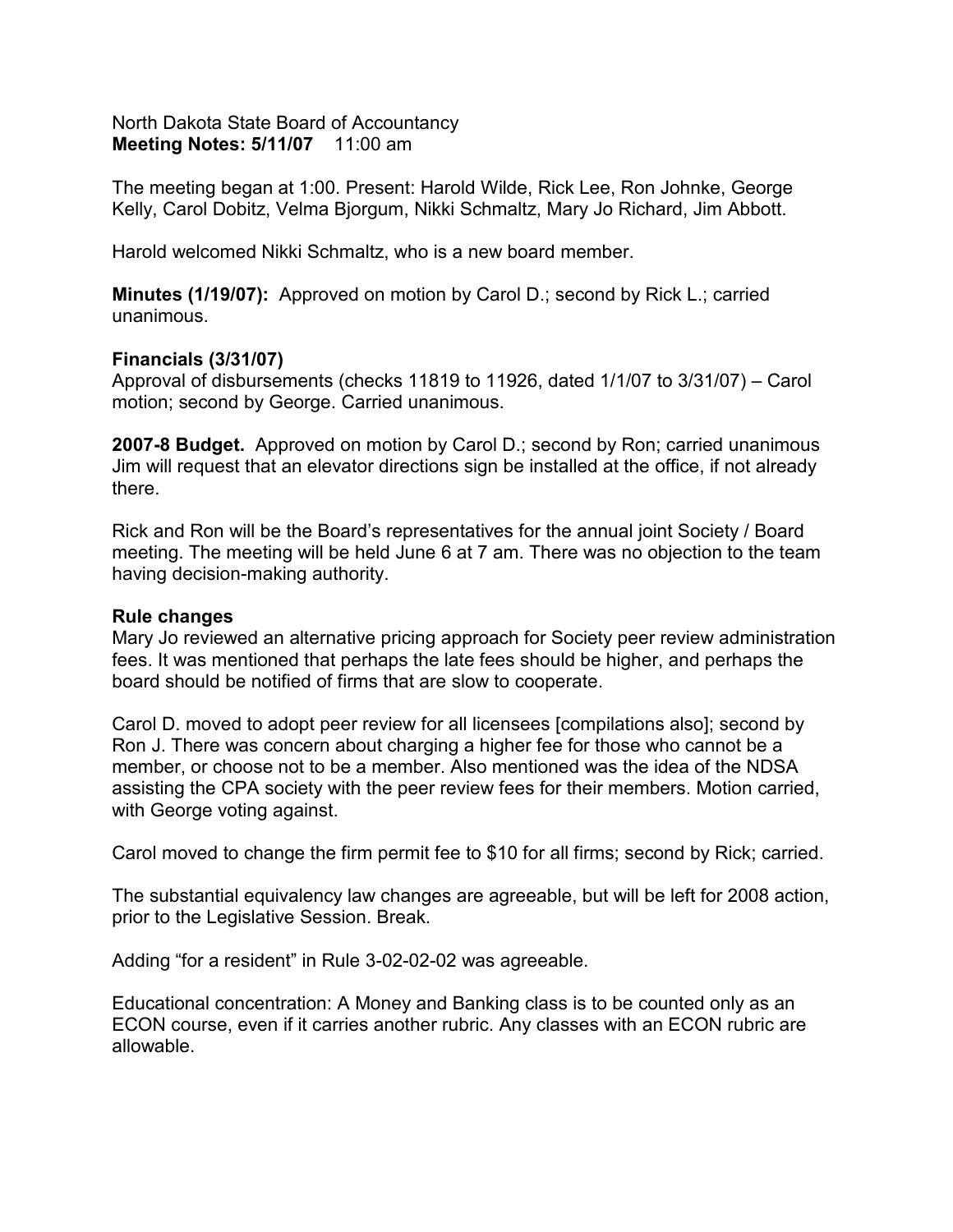Carol D. moved to add "not renewed" in sentence one of rule section 3-02-02-08; second by George; carried unanimous.

Ron moved to adopt the AICPA code; second by Rick; carried unanimous.

## **CPA Exam Issues**

A letter had been received from NASBA, inviting exam-related comments. No comments were raised. Velma left the meeting. Ron moved to ask for regrading of Windows 2 and 3, re. the "cut & paste" issue; second by George; carried unanimous.

## **Retired status**

Serving as a member of a board of directors will be considered allowable by those holding retired status, without impacting that status.

## **Audit firm**

There was no objection to continuing to retain the Drees, Riskey and Vallager firm for the Board current audit.

Mary Jo left the meeting.

## **PRP coordinator**

The group was agreeable with Dick Brammell performing our PRP review services without CPE, if not holding out.

# **Pro forma**

Jim passed out copies of a financial projection for a separately-operating agency status.

## **New Legal Counsel**

Jim proposed plans for contacting three attorneys; two who represent professional / business boards, one with Mike Daley's former firm who had expressed an interest in serving us.

We will use this approach, in consultation with Harold.

# **Complaints**

2007-1. We will ask the person to use a disclaimer.

There was no objection to closing cases 2006-8, 2006-10, and 2006-11 Jim informed the group that the AICPA disciplined CPA appears to be current with obligations.

He will follow up in about 6 months.

2007-2: George had reviewed this complaint and reported to the group. It was mentioned that there is a potential conflict with one of the board members on this case. We will invite a response from the CPA, which George will review.

**Next meeting:** Monday, July 2; at 10 am; by conference call.

The group briefly discussed legal actions relating to two national firms.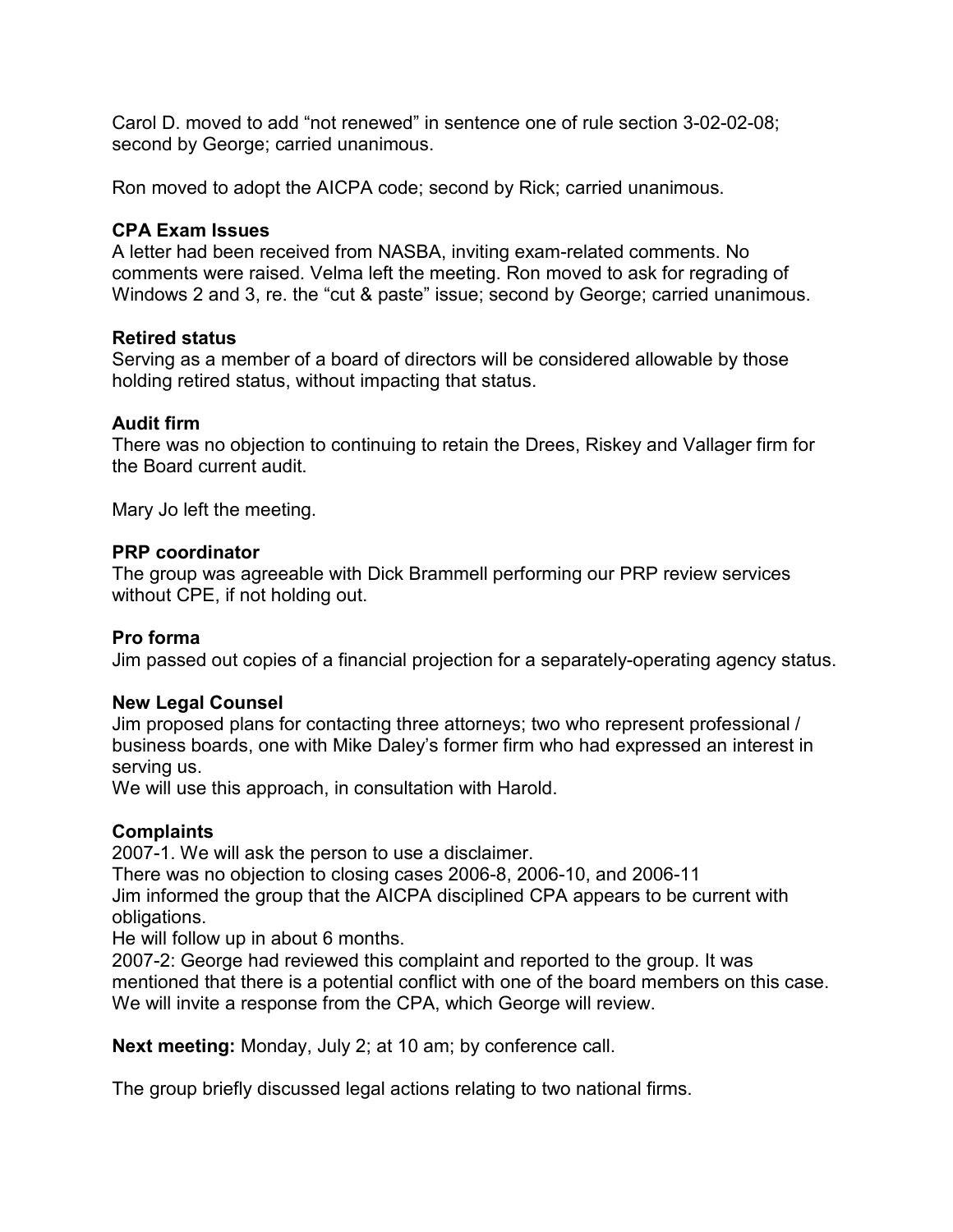Adjourned at 4:09

Secretary Date

\_\_\_\_\_\_\_\_\_\_\_\_\_\_\_\_\_\_\_ \_\_\_\_\_\_\_\_\_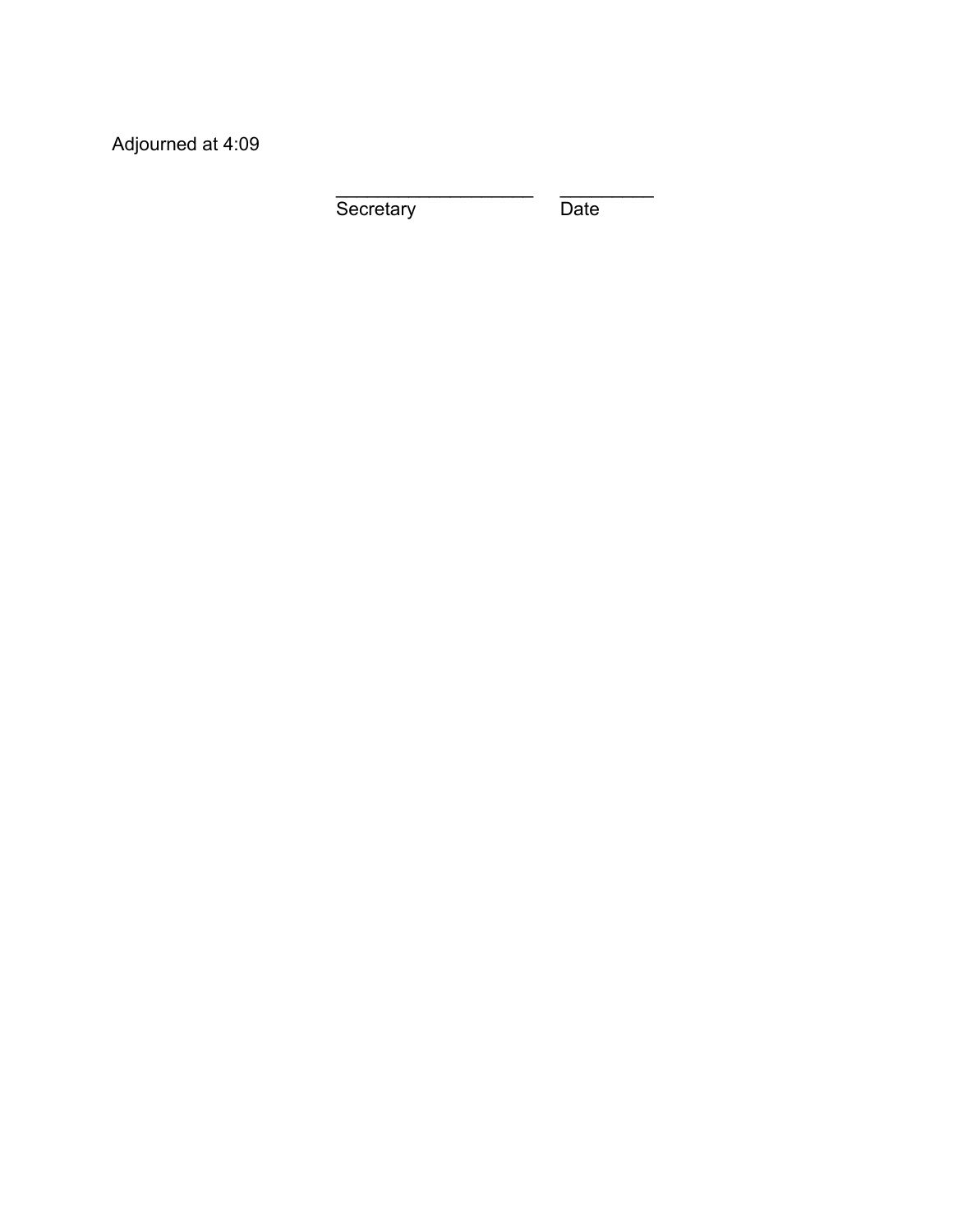North Dakota State Board of Accountancy **Meeting Notes: 7/2/07** 10:00 am (by conference call)

The meeting began at 10:05 am. Present at the Board office were Harold Wilde, Ron Johnke, and Jim Abbott; present by phone were: George Kelly and Nikki Schmaltz at one Fargo location, also connected by phone were Rick Lee, Velma Bjorgum and Mary Jo Richard.

## **Selection of officers**

Harold was selected as president, on motion by Rick, second by George, carried unanimous.

Ron was selected as Sec.-Treas., on motion by Harold, seconded by Rick; carried unanimous.

### **Minutes (5/11/07):** Approved

Rick moved approval; second by George; carried unanimous. There is a typographical error at the top of page. 2.

## **Financial Report (May 31, 2007)**

Nikki moved approval of issued checks 11927 to 12030; second by George; Jim mentioned that 2 voids were not listed; carried unanimous.

### **Budget Revision**

Ron reported on the Joint Society / Board meeting. Ron moved approval of the revised budget; second by Rick; carried unanimous.

#### **Rule Change Language**

Jim reviewed potential changes. Harold reported that Aakers College has been accredited.

We will change the license renewal fee "ceiling" to \$100.

George indicated that the NDSA is opposed to the peer review (compilation) expansion, due to cost; he also stated that small firms are not aware of what a peer review involves; more information might help. Nikki would be willing to talk with the NDSA; she also mentioned Stan Sandvik. She will pursue. Jim will send peer review financial information to Nikki.

A question was raised about having an LPA sit on the Society acceptance body / committee. Jim will check on AICPA-related rules.

A letter had been received from Nate Sorenson, concerned about the current June 30 CPE reporting date. Discussion. Harold plans to write to Nate, with Jim's assistance. The group didn't feel this was a material concern. No change was initiated.

The rule changes were approved for exposure, on motion by Ron; second by Rick; carried with one opposed (George).

Jim reviewed law changes which would be held for fall 2008, and put into a legislative proposal.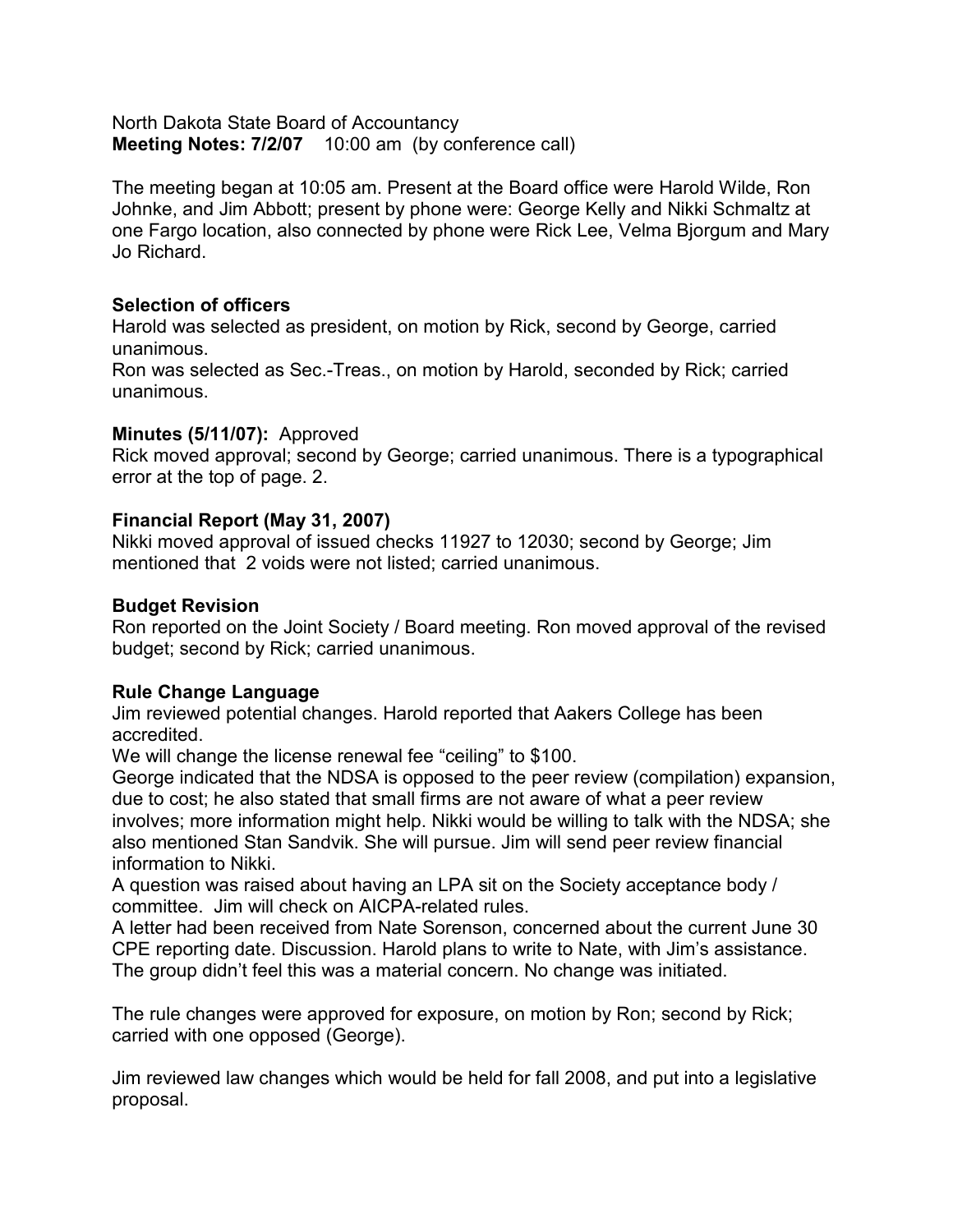A question was raised about peer review. Perhaps it could be added to the substantial equivalency criteria. Ron moved approval of these changes, planning to bring them forward; Harold commented that we are not settling the actual language; second by Rick; carried unanimous.

Velma left the meeting.

## **NASBA Annual meeting**

We will use a 4 night maximum for reimbursement.

Mary Jo left the meeting.

**Next meeting:** Nov. 23, in Grand Forks

### **Other items**

Jim will check with legal counsel, re. whether our statute term "client" covers both the party paying the fee and the entity to which services are provided.

Jim mentioned earlier plans to inquire of other states about peer review; South Dakota uses its own reviewer qualification approach. We will leave the matter as is.

### **Complaints**

2007-1. This case will be closed, with a letter asking that the party use a "not licensed in ND" disclaimer, if using a reference to his CA status.

2007-2. This case was discussed. It appears to be a "he said / she said" situation, but that better communication appears needed. It is not clear that the accountant was negligent. Jim will check with legal counsel about the handling of such issues – the full board being involved in examination of the case.

Jim will ask legal counsel re. public notice of discipline -- necessary processes involved.

Jim will provide a copy of the complaint materials to Rick and Harold (George will provide copy to Nikki), and the group will meet **July 31, 11 am**, to address the matter. Ron will not be receiving a copy, in light of a potential conflict.

Adjourned at 11:51 am.

Secretary Date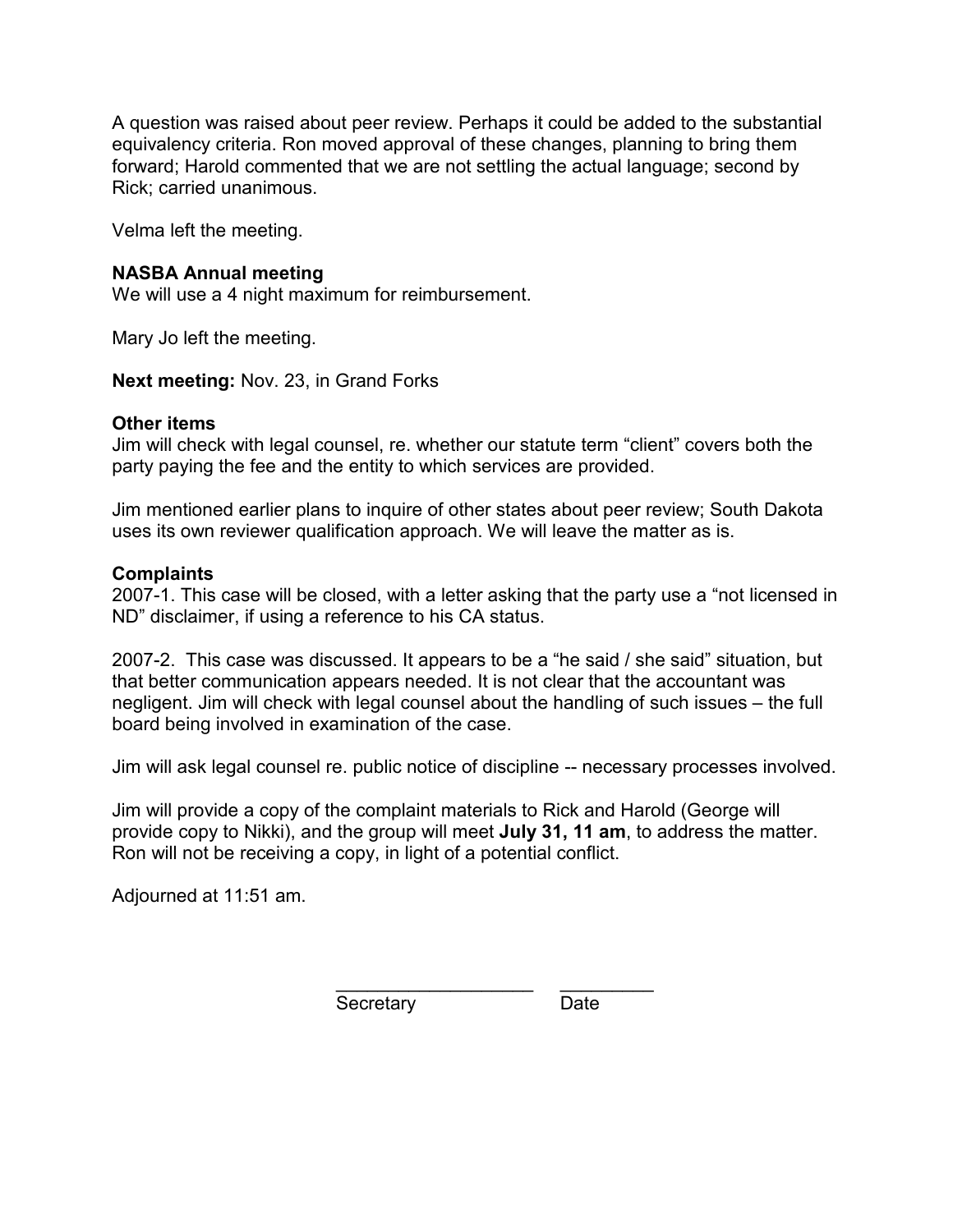North Dakota State Board of Accountancy **Meeting Notes: 7/31/07** 11:00 am (401 DeMers Ave.)

The meeting began at 11:00 am. Present at the Board office were Harold Wilde and Jim Abbott; connected by phone were Rick Lee, Ron Johnke, George Kelly, Nikki Schmaltz.

### COMPI AINTS

Discussion re. 2007-2. Jim will engage a party to gather information on the case. Jim notified the board that information had been received regarding a legal matter involving a national firm. He also mentioned that PCAOB reports are received by the office. An older matter (2001-7) will be "closed".

## ATTORNEY SELECTION

The group discussed the hiring of an assistant Attorney General. Three individuals had been contacted along with references. There was no objection to hiring Jack McDonald. Jim will handle the arrangements.

The group discussed further the handling of the investigation (2007-2). We will want the investigator to visit with the complainant's wife, not only the husband, as well as the CPA.

Jim will handle NASBA annual meeting registrations for a couple of the board members.

ADJOURNED: 11:39 am

\_\_\_\_\_\_\_\_\_\_\_\_\_\_\_\_\_\_\_ \_\_\_\_\_\_\_\_\_ Secretary Date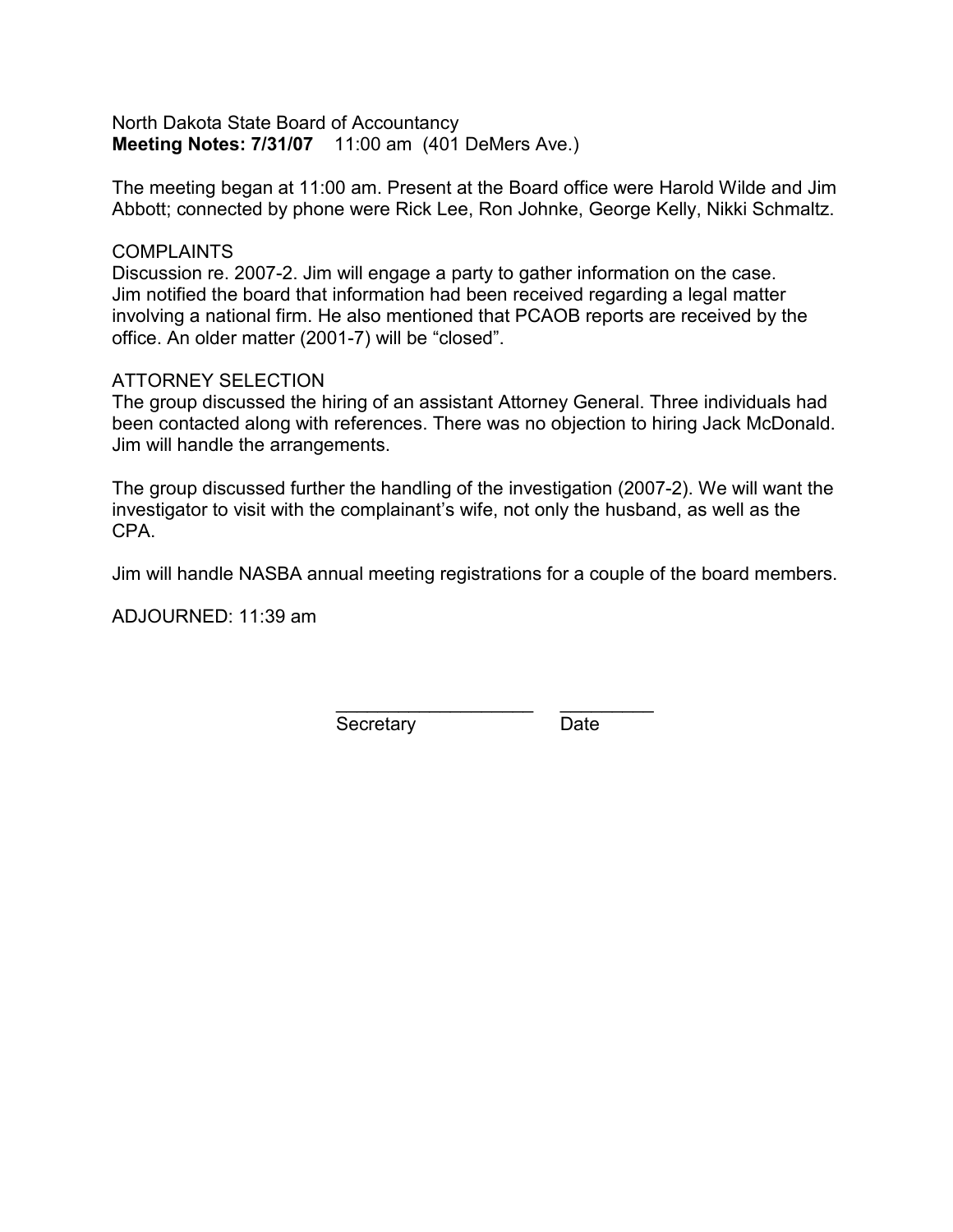North Dakota State Board of Accountancy **Meeting Notes: 11/16/07** 1:00 pm (at BradyMartz offices, Grand Forks)

The meeting began at 12:58 pm. Participants: Harold Wilde, Rick Lee, Ron Johnke, George Kelly, Nikki Schmaltz, Terry Knoepfle, Jim Abbott, Mandy Harlow.

MINUTES (July 2 & 31, 2007)

Rick moved approval of the minutes; seconded by George; carried unanimous.

## **FINANCIALS**

Jim will adjust the monthly budget numbers for Board member expenses; we will also tighten up the timing of the monthly payroll sharing payment. Nikki moved approval of disbursements 12031 through 12210; second by Rick; carried unanimous.

## RULE CHANGES

Harold commented on the Society lowering the cost for sole practitioners (ie. administration fee of \$50, vs. \$70). He also mentioned the idea of examining the CPE of compilation firms, and perhaps eliminating the firm permit. The agenda packet contained comments; others were sent to the members by email. Rick moved to adopt the rules, pending AG approval; seconded by Ron. It was asked if we might expect challenge, in light of the Rogne letter, and perhaps we can. Jim provided a copy of legal counsel responses to four questions (including ethics code date, etc). Motion carried, with one opposed.

# QUESTIONS

# 1. Use of "accountant"

Given that the accountants are part of a CPA firm, and all the CPAs show their credential, there was sentiment that allowing the non-licensed accountants to use "accountant" was acceptable. We will check on this question with legal counsel.

## 2. Reinstatement of Zumbrusch

George moved to reinstate; second by Ron; carried unanimous.

## 3. References Lifespan

We will allow a 3 year lifespan on exam references.

## 4. Aakers

We will accept degrees from Aakers, after their accreditation date, including earlier coursework within such a degree. If another (acceptable) school has accepted Aakers credits, we would honor that school's decision. Aakers credits may count within the concentration.

# 5. Experience

A request had been received to allow waiver of the 150 provision, in lieu of work experience. There was no objection to denying the request.